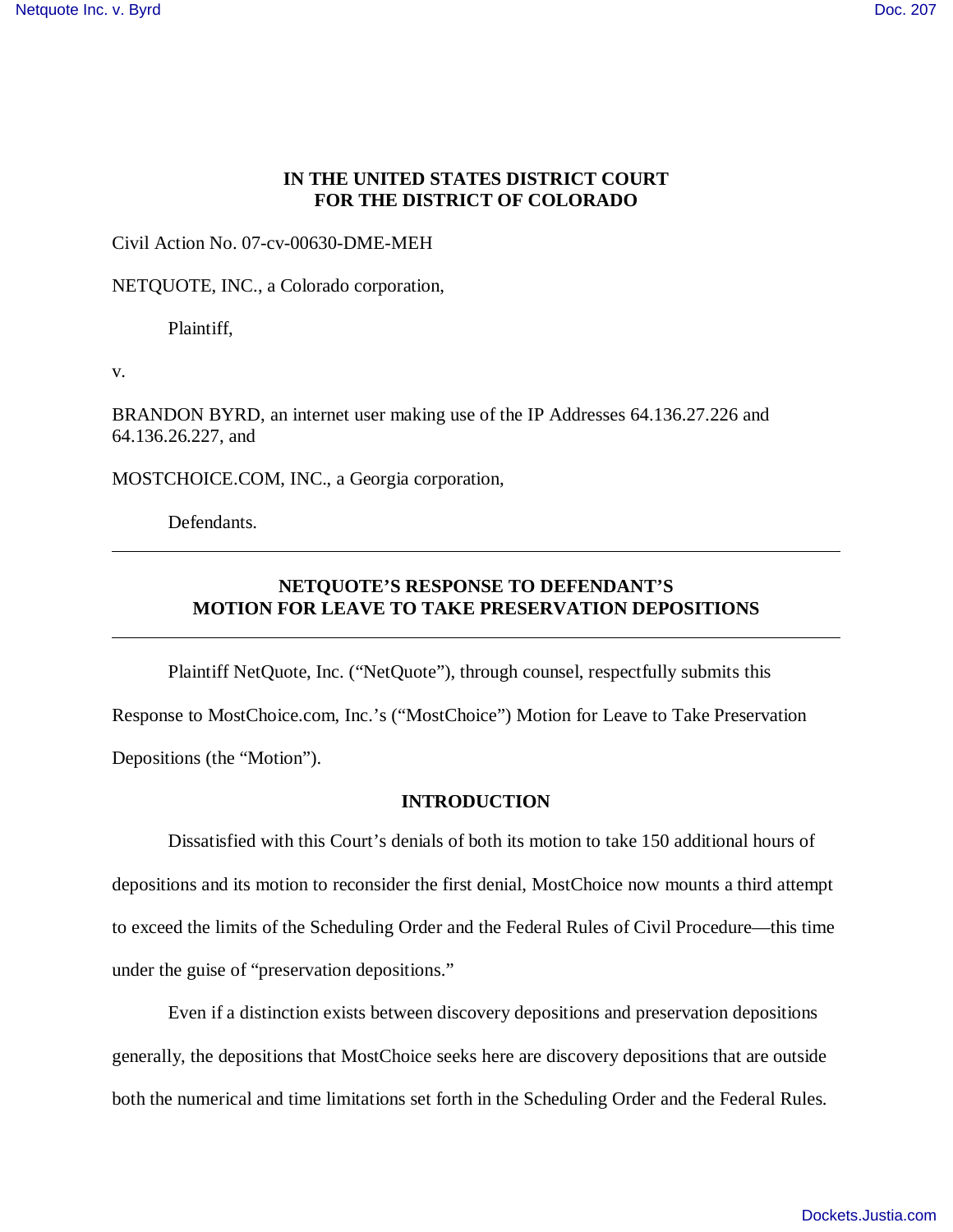Moreover, even if these depositions could be viewed as preservation depositions, MostChoice fails to make the showing required for the Court to permit these depositions. Accordingly, MostChoice's Motion should be denied.

#### **ANALYSIS**

#### **I. THE COURT HAS RULED AGAINST MOSTCHOICE ON THIS ISSUE TWICE.**

As MostChoice concedes, it previously sought leave to take additional depositions, including the 157 local account customers it seeks leave to depose by the present Motion. (Mot. at 2.) Specifically, on October 18, 2007, MostChoice filed Defendant Mostchoice.com's Motion for Leave to Take Additional Depositions, for Additional Time to Complete Written Discovery, and to Modify the Scheduling Order Accordingly, requesting 150 hours of deposition time to depose the 157 local agents identified in NetQuote's expert report. (Dkt. # 93.) On November 14, 2007, this Court denied that request because MostChoice failed to demonstrate good cause for the additional depositions, as required under the Scheduling Order ¶ 13, (Dkt. # 26), and Rule 16(b). (Minute Order (Dkt. # 104).)

On November 21, 2007, MostChoice filed its Motion for Reconsideration of Defendants' Motion for Additional Depositions. (Dkt. # 111.) This Court denied the Motion for Reconsideration, holding that "Defendants provided no binding case support nor persuasive arguments for the grant of 150 additional hours for depositions in this three-party case." (Order on Mot. for Reconsideration (Dkt. # 122).) MostChoice appealed neither the Court's November 13, 2007 Order denying the original motion to take additional depositions, nor the November 28, 2007 Order denying reconsideration.

MostChoice once again seeks to revisit the issue. But as discussed below, nothing has changed since it filed its original motion. Notwithstanding the Court's admonition that it would

2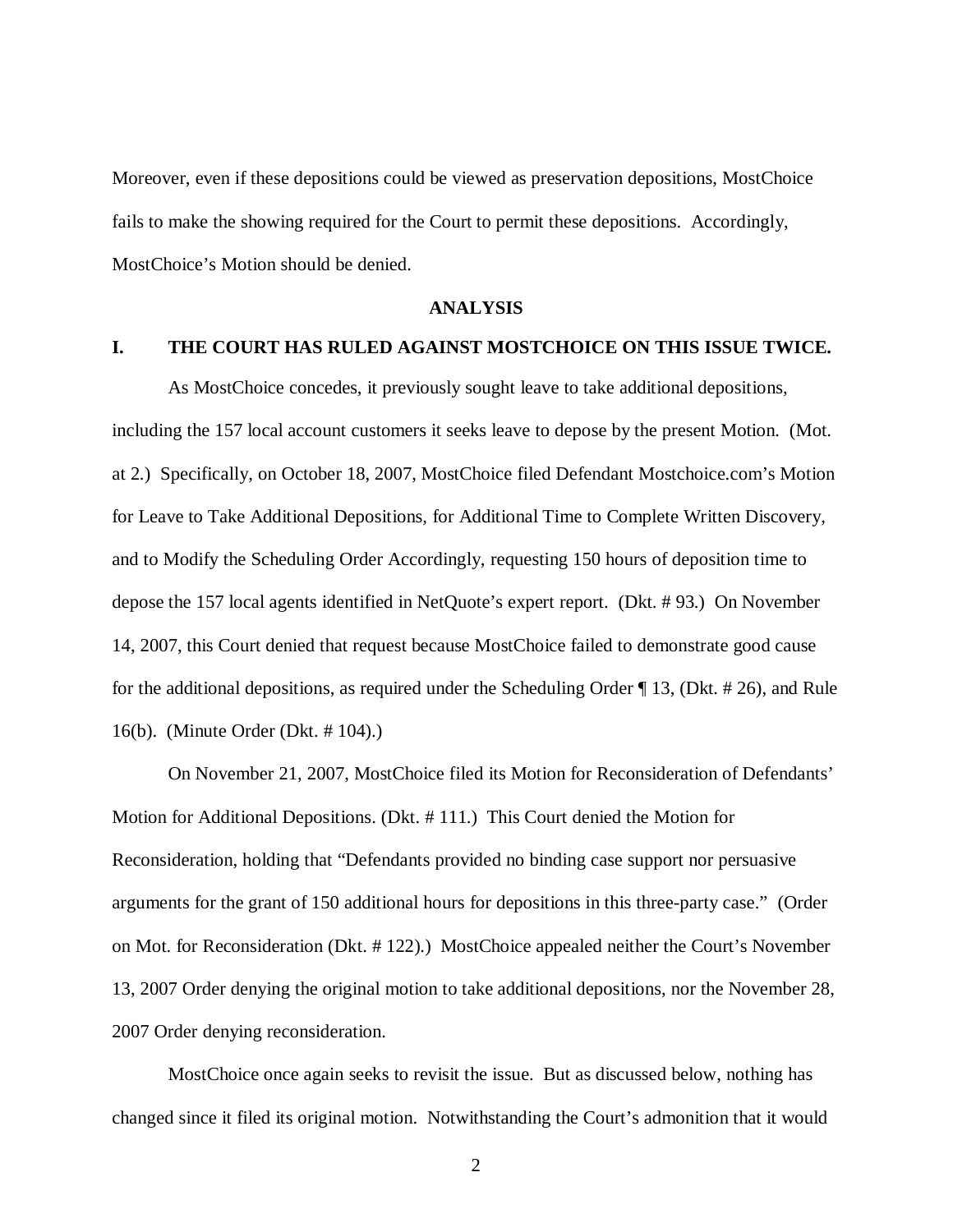be important to talk with the witness before filing a motion, MostChoice has not contacted any of the proposed deponents. As a result, MostChoice is just rearguing its earlier motions. Reconsideration under Rule 59 is both a time sensitive and an extraordinary remedy that is not supported by MostChoice's present Motion. Had MostChoice wanted Judge Ebel to re-examine the issue, it could have filed a Rule 72 objection. MostChoice has waived such an appeal by failing to make a timely objection.

## **A. MostChoice Presents No Extraordinary Circumstances to Justify Its Untimely Motion for Reconsideration as Required Under Rule 59.**

No matter what it is called, MostChoice's Motion is really a motion to alter the Court's November 13 and November 28, 2007 rulings under Fed. R. Civ. P. 59(e). Under Rule 59(e), however, a motion to alter or amend a judgment must be filed no later than 10 days after the entry of the challenged order or judgment. MostChoice's present Motion is an untimely challenge to the Court's earlier rulings.

In addition, reconsideration under Rule 59(e) is reserved for extraordinary circumstances, such as where the court has misapprehended a party's position on the facts or the law, or the court has mistakenly decided issues outside of those the party presented for determination. *See Servants of Paraclete v. Does*, 204 F.3d 1005, 1012 (10th Cir. 2000); *Adams v. Reliance Standard Life Ins. Co.*, 225 F.3d 1179, 1186 n.5 (10th Cir. 2000); *Sithon Mar. Co. v. Holiday Mansion*, 177 F.R.D. 504, 505 (D. Kan. 1998). MostChoice presents no such extraordinary circumstances. For that reason alone, the Motion should be denied.

## **B. MostChoice Waived Appeal of the Issue by Failing to File a Timely Objection Under Rule 72.**

Moreover, the proper procedural vehicle to challenge the Court's rulings would have been the timely filing of an objection, as permitted by Fed. R. Civ. P. 72. MostChoice had ten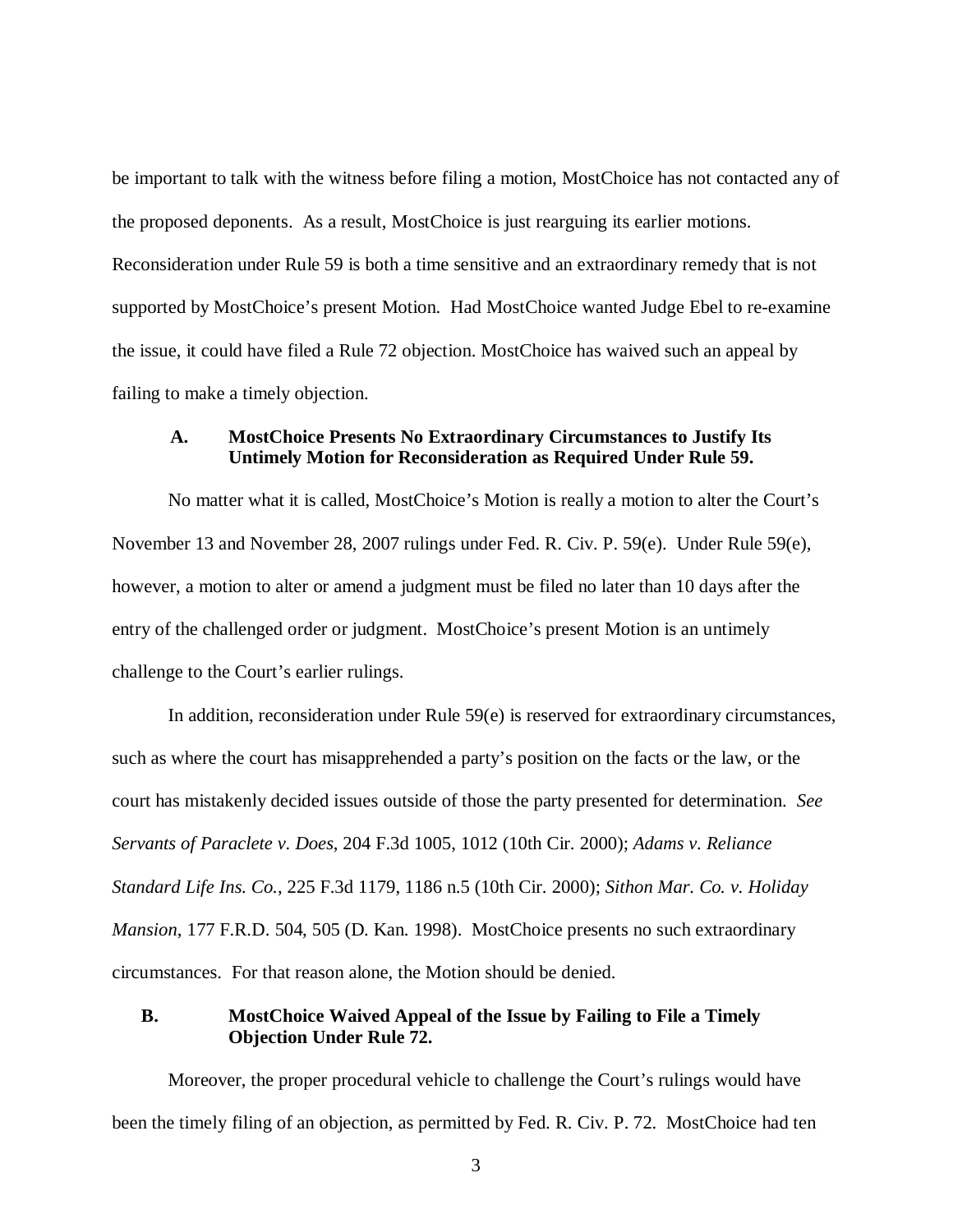days to object to either or both rulings, but chose not to do so. MostChoice may not now re-raise the issue.

The Tenth Circuit has adopted the "firm waiver rule," which provides that a litigant waives appellate review of both the factual and legal determinations in a magistrate judge's report and recommendations where the litigant fails to file timely objections under Rule 72(b). *In re Key Energy Res., Inc.*, 230 F.3d 1197, 1199-1200 (10th Cir. 2000) (citing *Vega v. Suthers*, 195 F.3d 573, 579 (10th Cir. 1999)). The interests of justice— the only exception to the firm waiver rule that could conceivably apply here— do not justify the relief MostChoice requests. *Id*. The Tenth Circuit has held that, in cases where the party is represented by counsel, the court should focus on the facts that purport to excuse the lack or untimeliness of the filing of objections. *Id*. MostChoice makes absolutely no argument explaining why it failed to file a timely objection to this Court's November orders. Therefore, the firm waiver rule bars revisiting the Court's orders now.

## **II. THE DEPOSITIONS MOSTCHOICE PROPOSES ARE REALLY DISCOVERY DEPOSITIONS.**

MostChoice attempts to circumvent this Court's earlier rulings by recasting the depositions it seeks to take as preservation depositions. (Mot. at 3-4.) In reality, the depositions MostChoice requests are late discovery depositions.

#### **A. MostChoice is Seeking Discovery From the Local Accounts and Other Witnesses it Seeks to Depose— Not Trial Testimony.**

Although the Federal Rules draw no such distinction, some courts draw a practical distinction between discovery depositions and preservation (or trial) depositions. *See Estenfelder v. Gates Corp.*, 199 F.R.D. 351 (D. Colo. 2001); *Prince Lionheart, Inc. v. Halo Innovations, Inc.*, 2007 WL 2935818, at \*2 (D. Colo. Oct. 5, 2007); *Vaughn v. Stevenson*, 2007 WL 460959 (D.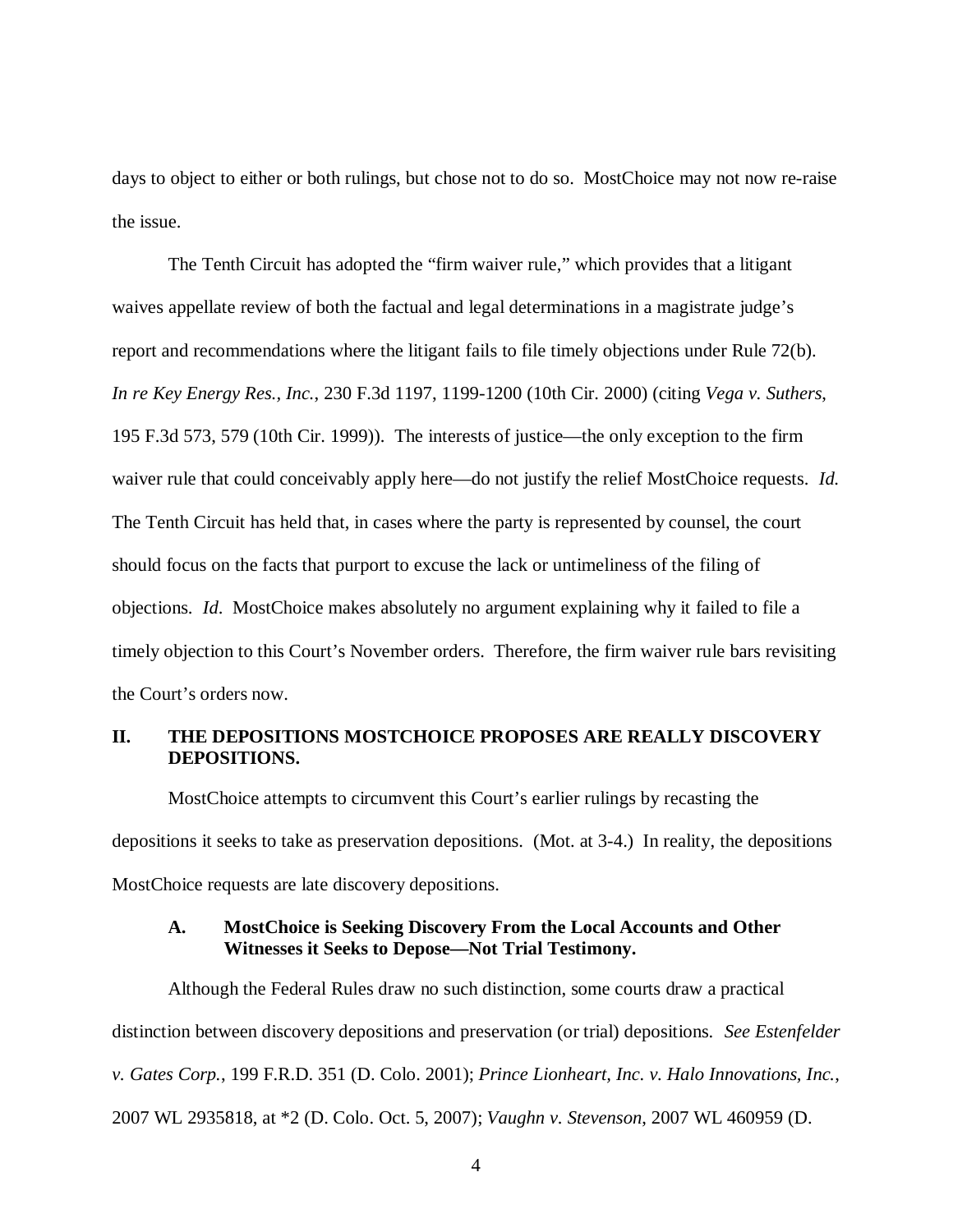Colo. Feb. 7, 2007). "[I]n a trial deposition, the parties are simply seeking a means for introducing the deponent's testimony at trial, and discovery is a matter of secondary concern, or not a concern at all." *Estenfelder*, 199 F.R.D. at 355 (internal quotations omitted). In contrast, a discovery deposition is intended to gather evidence which may or may not be used at trial.

In determining whether a deposition is a discovery deposition or a preservation deposition, courts look to a number of factors. *Id*. Courts consider whether the witness can be relied upon to voluntarily appear at trial as a threshold question. *See id*. at 352; *Vaughn*, 2007 WL 460959,  $*$  4 (considering the circumstances that make it unreasonable to present the witness live at trial). Courts also consider the purpose for which the deposition is being taken, whether the moving party knows what the deponent will testify to, and whether the deponent is the moving party's own witnesses. *Estenfelder*, 199 F.R.D. at 355.<sup>1</sup>

Where, as here, the moving party cannot make a showing regarding the deponent's expected testimony, the deposition should be viewed as a discovery deposition masquerading as a deposition to preserve testimony for trial. The same is true when the party seeks the deposition of an opposing party or an un-friendly witness. *Id*; *accord Prince Lionheart, Inc.*, 2007 WL 2935818, at \* 2 ("[A]s Defendant is attempting to depose a friendly witness, and as Defendant already knows the content of Ms. King's testimony, the Court holds that this is a trial deposition and not for the purpose of discovery.") Late requested third-party depositions are also viewed with skepticism:

<sup>&</sup>lt;sup>1</sup> *Accord Vaughn*, 2007 WL 460959, at \*4 (stating that "where a party seeks leave to conduct a deposition of a previously-undeposed witness for purposes of testimony preservation, the Court will require a showing: (i) of circumstances that make it unreasonable to present the witness live at trial; (ii) that the witness' testimony is both substantial, relevant, and not reasonably available from another witness or item of evidence; (iii) that permitting the deposition will not result in undue prejudice, substantively or economically, to the opposing party; and (iv) of sufficient constraints to be placed on the scope and duration of the deposition to minimize inconvenience, expense, and the prejudice to the witness and the opposing party").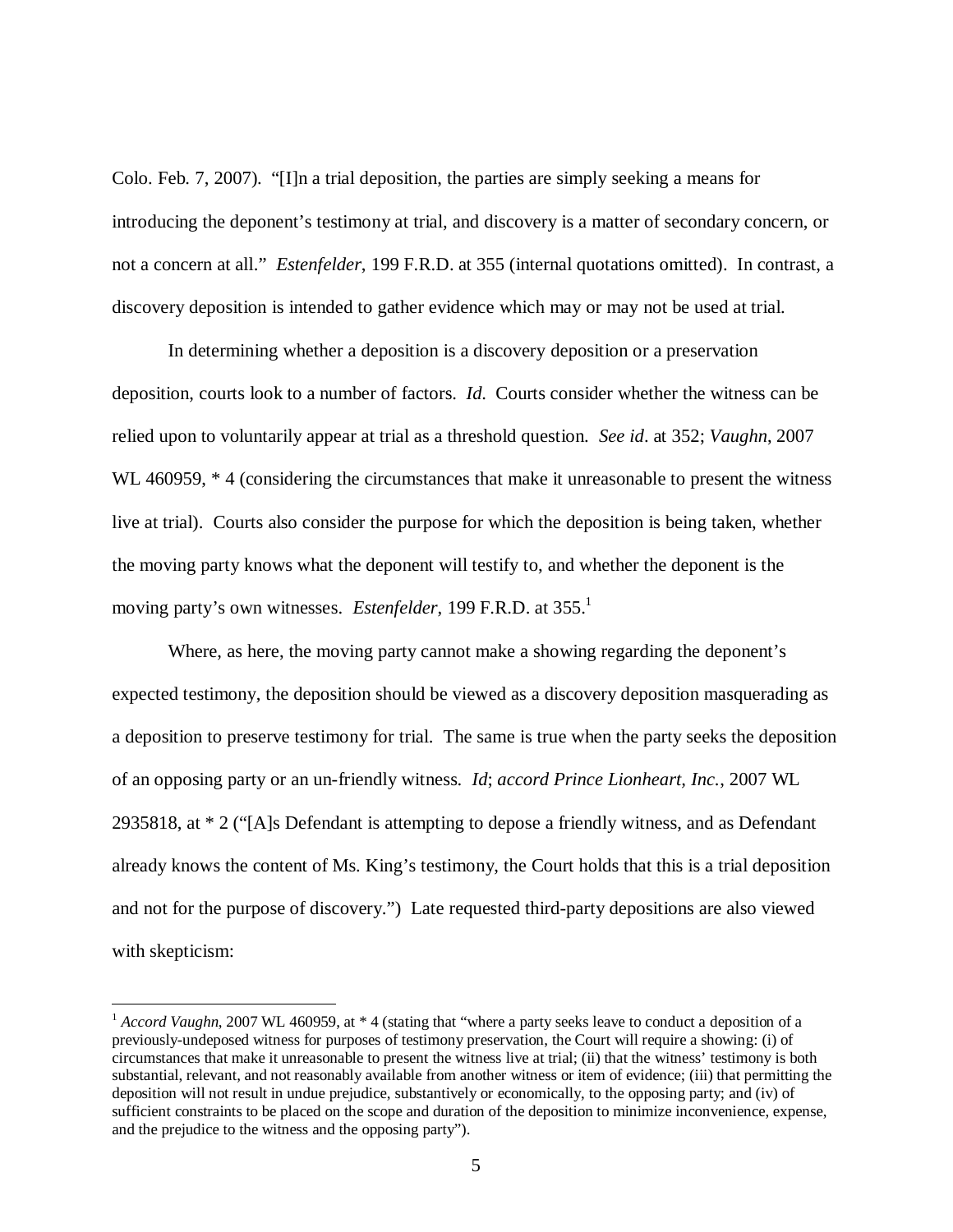Where a party makes a tactical decision during discovery to refrain from deposing a non-party witness who is beyond the subpoena power of the court, but who has relevant information to offer in the case, that party takes the risk that the testimony will not be presented at trial if the witness does not voluntarily appear.

*Integra Lifesciences I, Ltd. v. Merck KgaA*, 190 F.R.D. 556 (S.D. Cal. 1999) (cited with approval by *Estenfelder*, 199 F.R.D. at 353 (stating that a tactical decision not to depose a witness within the discovery time frame implied that the lawyers sought the depositions outside of the discovery cutoff for ulterior purposes)); *accord Vaughn*, 2007 WL 460959, at \* 4 ("leave to conduct a preservation deposition may not be appropriate where the party seeking it had the opportunity to depose a witness during the discovery period and chose not to").

MostChoice runs afoul of all of these guidelines for distinguishing between a discovery and preservation deposition. First, MostChoice makes no showing as to the expected testimony of the 157 local agents because, by MostChoice's counsel's candid admission at the February 20, 2008 Final Pretrial Conference, MostChoice has not contacted any of the local agents to ascertain the content of their testimony. (Final Pretrial Conference Tr. 25, February 20, 2008, excerpt attached hereto as Exhibit A.) Given this admission, MostChoice simply cannot dispute that the depositions of the local agents are geared toward discovery. Second, these depositions are discovery depositions because MostChoice doesn't know whether the witnesses are friendly to it or not. Finally, there can be no dispute that MostChoice is seeking these depositions long after the discovery cutoff.

#### **B. MostChoice's Arguments Miss the Point.**

MostChoice's contention that its failure to conduct any interviews because it did not know the identity of the local agents before December 13, 2007, is without merit. First, accepting MostChoice's assertion, MostChoice still offers no justification for its failure to

6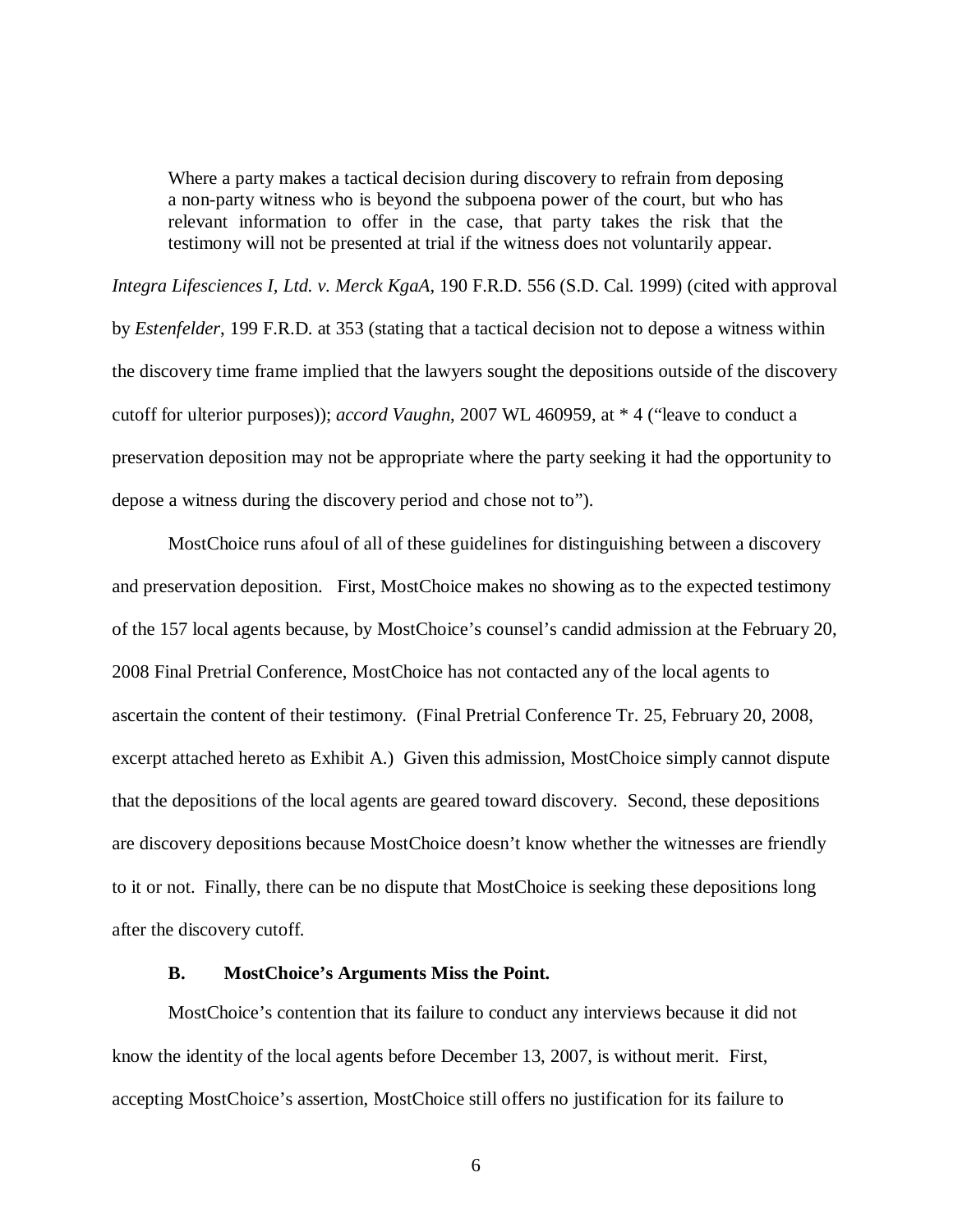conduct a single local agent interview between December 13, 2007 and the Final Pretrial Conference some two months later. Second, MostChoice ignores that it had information about NetQuote's agents as a direct and intended result of Byrd's malfeasance. MostChoice has produced screen shots and databases during the course of discovery detailing the agent names and contact information collected as a result of Byrd's false submissions. Likewise, MostChoice's counsel was aware of the identities of the local agents significantly impacted by its false submissions on October 1, 2007, when it received NetQuote's expert report.

MostChoice argues that it needs these additional depositions as its only means to refute NetQuote's causation evidence. MostChoice contends that NetQuote's expert evidence of causation is inadequate and goes so far as to label it "far fetched," while simultaneously arguing that it requires over a hundred additional depositions to refute it. (Mot. 3.) MostChoice cannot have it both ways. If MostChoice is correct that the record as it currently exists shows that NetQuote's causation evidence is "far fetched," then these additional depositions are wholly unnecessary and MostChoice has all of the evidence it needs to present its case to the jury on a question for which it does not have the burden of proof.

MostChoice already has had the opportunity to cross-examine NetQuote and non-party witnesses as to causation. For example, non-party deponents Mary Bro, Paul Goot, and John Doria, as well as NetQuote employee Scott Streigel, all provided testimony supporting the conclusion that MostChoice's conduct caused the loss of the two national accounts that represent approximately half of NetQuote's lost-customer damages claim. Moreover, MostChoice already has deposed NetQuote witnesses about the responses of the local accounts to MostChoice's barrage of false applications through NetQuote's systems. MostChoice wants more depositions now because the testimony taken to date strongly supports NetQuote's damages claim.

7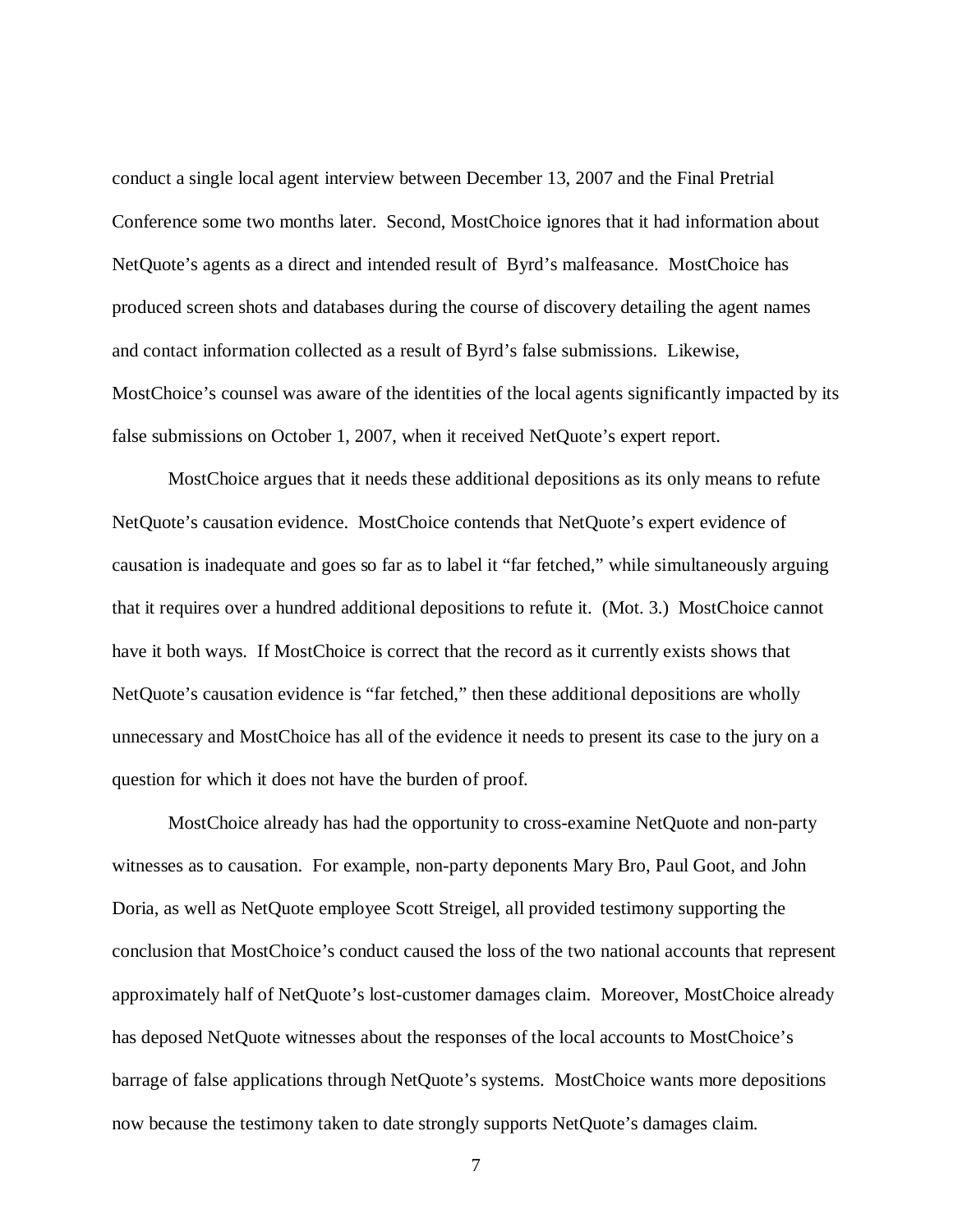In addition to the 157 local agents, MostChoice lists eight other non-party witnesses it seeks to depose. (Mot. at 6-7, Exhibit A.) MostChoice concedes that the witnesses "would be substantially cumulative of each other," and, therefore, seeks only to depose three of the eight for use at trial. (*Id*. at 7.) And while MostChoice claims that it knows how each of the eight will testify, the fact that MostChoice cannot identify which three it will depose belies the fact that the depositions are for discovery purposes. (Mot. at 6.) MostChoice does not offer any explanation for the need to depose these non-party witnesses outside of the discovery deadlines. Thus, because there still is no good cause to allow additional discovery depositions, the Motion should be denied.

Finally, MostChoice's argument that the Court is arbitrarily limiting the number of witnesses it may present at trial is without merit. As discussed above, all of the depositions MostChoice seeks are for discovery purposes. The limitations on discovery are provided for in the Federal Rules of Civil Procedure and the parties moreover agreed to a ten-deposition limit in the Scheduling Order. Because the depositions requested are outside both the limits of discovery permitted under the Federal Rules and the Scheduling Order, and are untimely, MostChoice's Motion should be denied.

## **III. A BALANCING OF THE FACTORS WEIGHS AGAINST ALLOWING MOSTCHOICE ADDITIONAL DEPOSITIONS AT THIS LATE DATE.**

Even if the Court were to accept MostChoice's characterization of the requested depositions as being for purposes of preservation instead of for discovery, MostChoice has still failed to meet the standard for obtaining the depositions. In determining whether to allow a late preservation deposition, a court should balance four factors: (1) the prejudice or surprise in fact of the party against whom the excluded witnesses would have testified, (2) the ability of that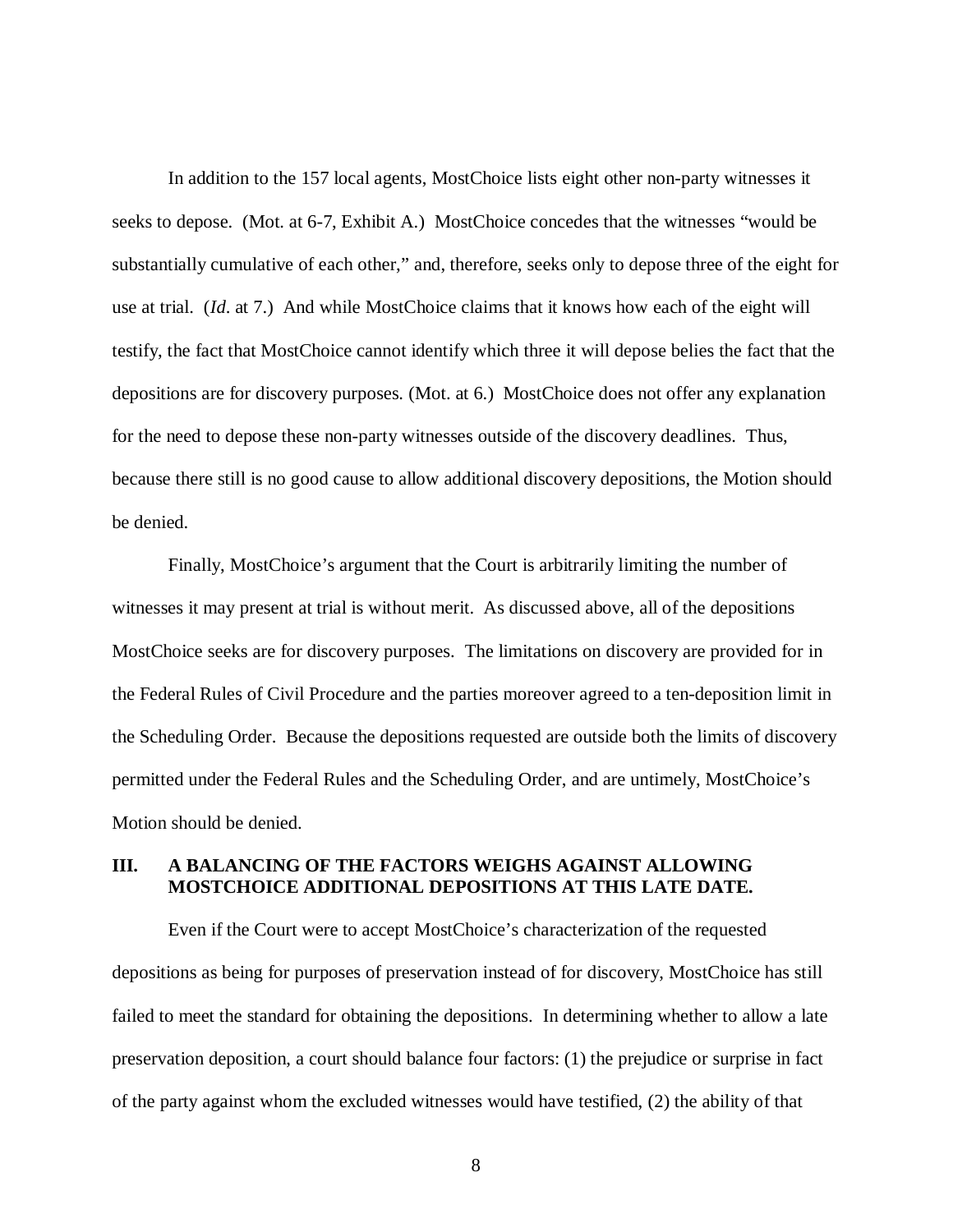party to cure the prejudice, (3) the extent to which waiver of the rule against calling unlisted witnesses would disrupt the orderly and efficient trial of the case or of other cases in court, and (4) bad faith or willfulness in failing to comply with the court's order. *Estenfelder*, 199 F.R.D. at 356. None of these factors favors the additional depositions.

First, permitting MostChoice to depose third-parties at this late date will result in prejudice to NetQuote. MostChoice admits that its request will result in "substantial cost and time." (Mot. at 7.) A great deal of time and expense will be involved in preparing for the depositions, deposing the witnesses, and reviewing the testimony. Moreover, MostChoice proposes that it be permitted to conduct depositions until 30 days before trial, thereby burdening NetQuote with simultaneously preparing for and conducting depositions while also preparing for trial. (Proposed Order Granting Defendants' Motion for Leave to Take Preservation Depositions ¶ 6.) Finally, the likely delay in getting the case to trial that permitting this large number of depositions would cause would also result in further prejudice to NetQuote, because MostChoice refuses to cease and desist from its wrongful conduct.

Second, it is noteworthy that the cases cited by MostChoice involved requests for depositions of between one and four witnesses. *See Estenfelder*, 199 F.R.D. at 352 (allowing the moving party to take preservation depositions of its four former employees); *Odell v. Burlington N. R.R.*, 151 F.R.D. 661, 663 (D. Colo. 1993) (permitting three preservation depositions); *Prince Lionheart, Inc.*, 2007 WL 2935818, at  $*$  1 (permitting one preservation deposition). This is a far cry from the 157 local agent depositions and 8 non-party depositions MostChoice requests. (Mot. at 6-7.) Allowing MostChoice 165 additional depositions at this late date will necessarily disrupt the orderly and efficient trial of this case. *See Prince Lionheart, Inc.*, 2007 WL 2935818,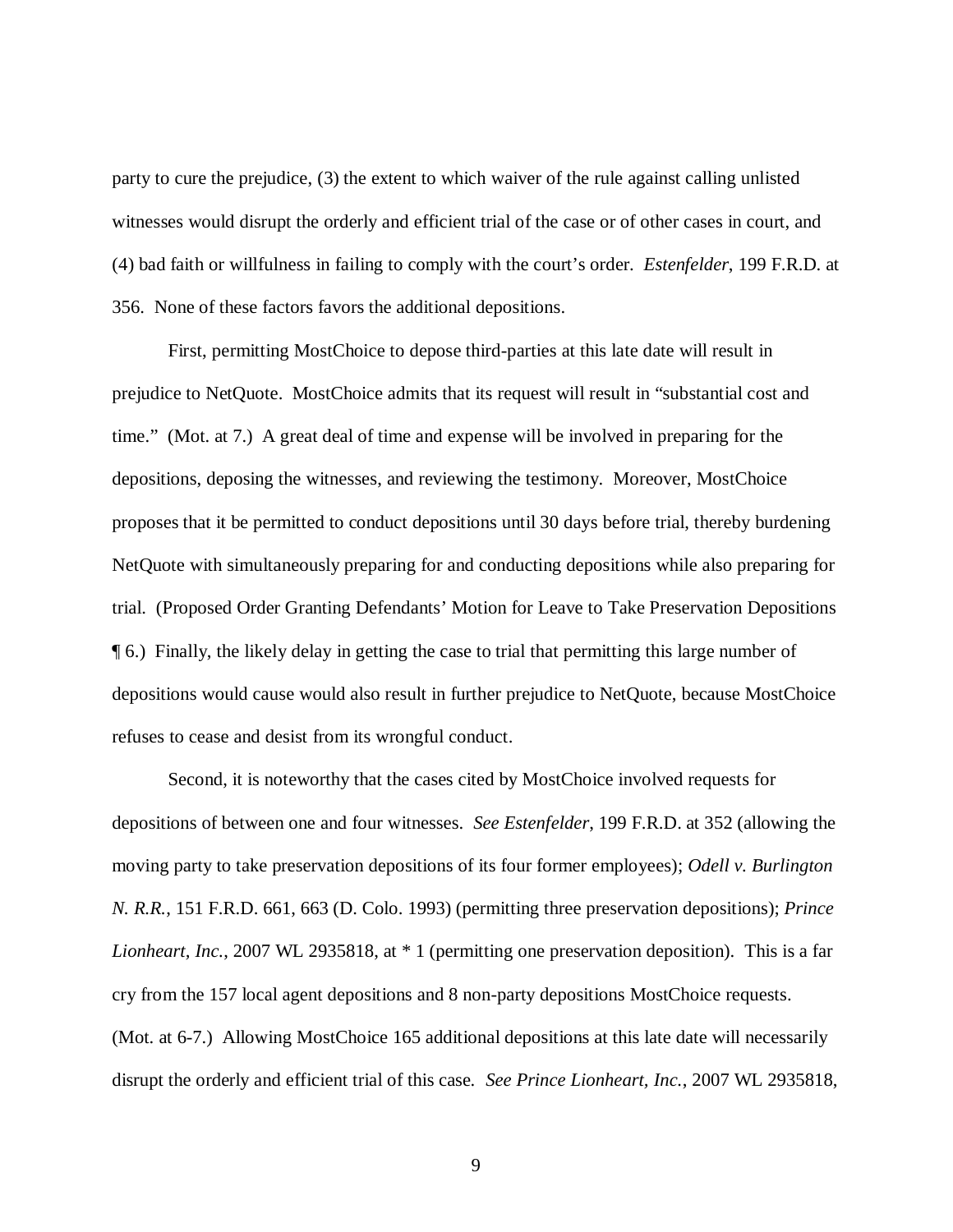at \* 3 (finding that it was unlikely that allowing one preservation deposition will disrupt the trial date) (emphasis added).

Finally, MostChoice has demonstrated a consistent disregard for deadlines. $2$  It should not now be rewarded with additional excessive and untimely discovery. Moreover, as discussed in Part I, *supra*, this issue has already been fully briefed and decided by this Court twice. MostChoice should not be permitted to come back for a third bite at the apple and avoid the mandates of the discovery deadlines and limits of the case. On balance, the factors weigh in favor of not allowing MostChoice to proceed with 165 late third-party depositions.

#### **CONCLUSION**

For the reasons set forth above, Defendant's Motion for Leave to Take Preservation

Depositions should be denied.

Dated: March 3, 2008

Respectfully submitted,

*s/Heather Carson Perkins* David W. Stark Heather Carson Perkins FAEGRE & BENSON LLP 3200 Wells Fargo Center 1700 Lincoln Street Denver, Colorado 80203 Tel: (303) 607-3500 / Fax: (303) 607-3600 E-mail: [dstark@faegre.com](mailto:dstark@faegre.com) [hperkins@faegre.com](mailto:hperkins@faegre.com)

Daniel D. Williams Teresa Taylor Tate FAEGRE & BENSON LLP 1900 Fifteenth Street Boulder, Colorado 80302 Tel: (303) 447-7700 / Fax: (303) 447-7800 E-mail: [dwilliams@faegre.com](mailto:dwilliams@faegre.com) [ttate@faegre.com](mailto:ttate@faegre.com)

<sup>&</sup>lt;sup>2</sup> MostChoice contends that NetQuote produced documents after the discovery cut-off, (Mot. at 3), but fails to note that the records were produced in response to its late discovery request and within the time allotted by this Court.